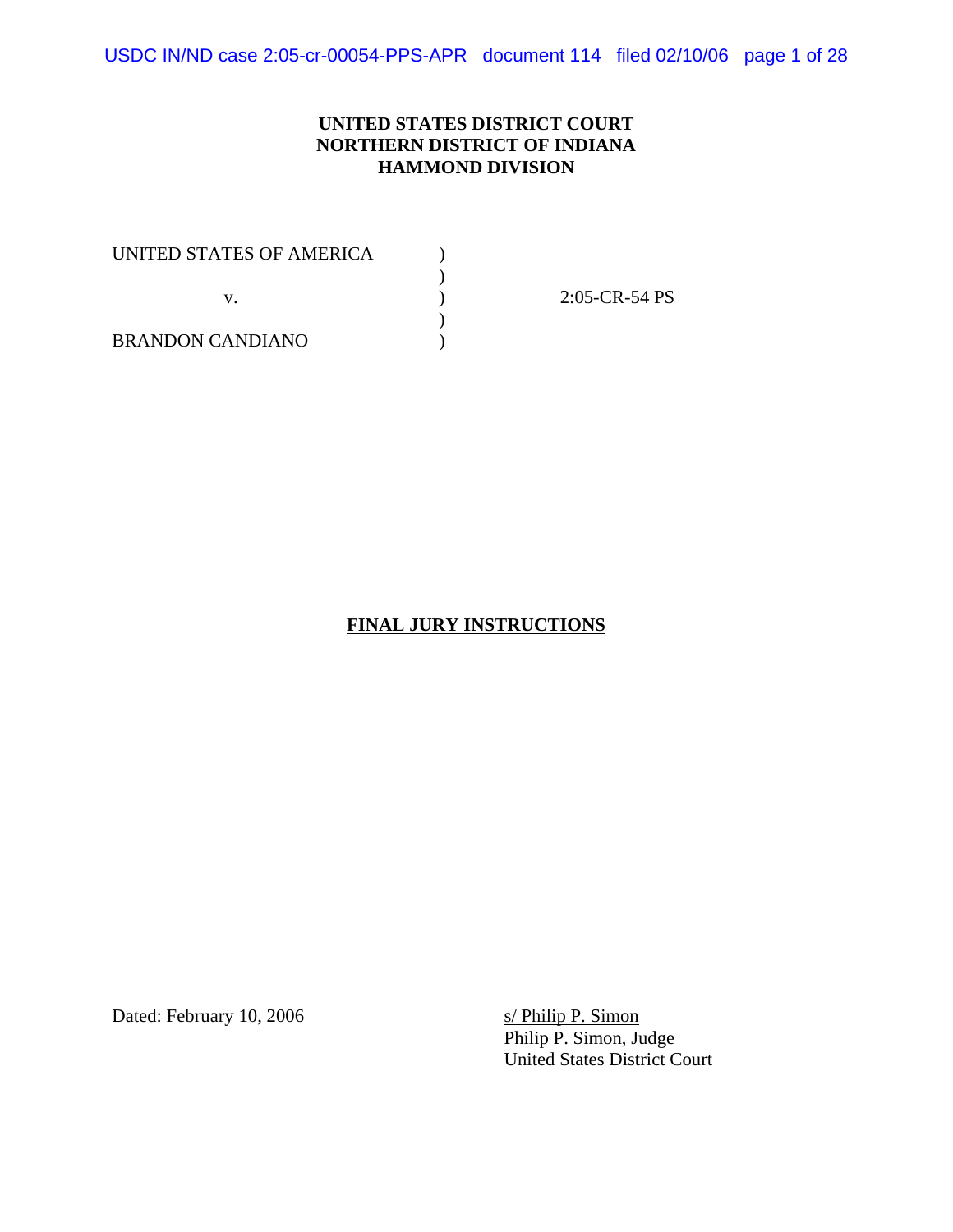Members of the jury, you have seen and heard all the evidence and the arguments of the attorneys. Now I will instruct you on the law.

You have two duties as a jury. Your first duty is to decide the facts from the evidence in the case. This is your job, and yours alone.

Your second duty is to apply the law that I give you to the facts. You must follow these instructions, even if you disagree with them. Each of the instructions is important, and you must follow all of them.

Perform these duties fairly and impartially. Do not allow sympathy, prejudice, fear, or public opinion to influence you. You should not be influenced by any person's race, color, religion, national ancestry, or sex.

Nothing I say now, and nothing I said or did during the trial, is meant to indicate any opinion on my part about what the facts are or about what your verdict should be.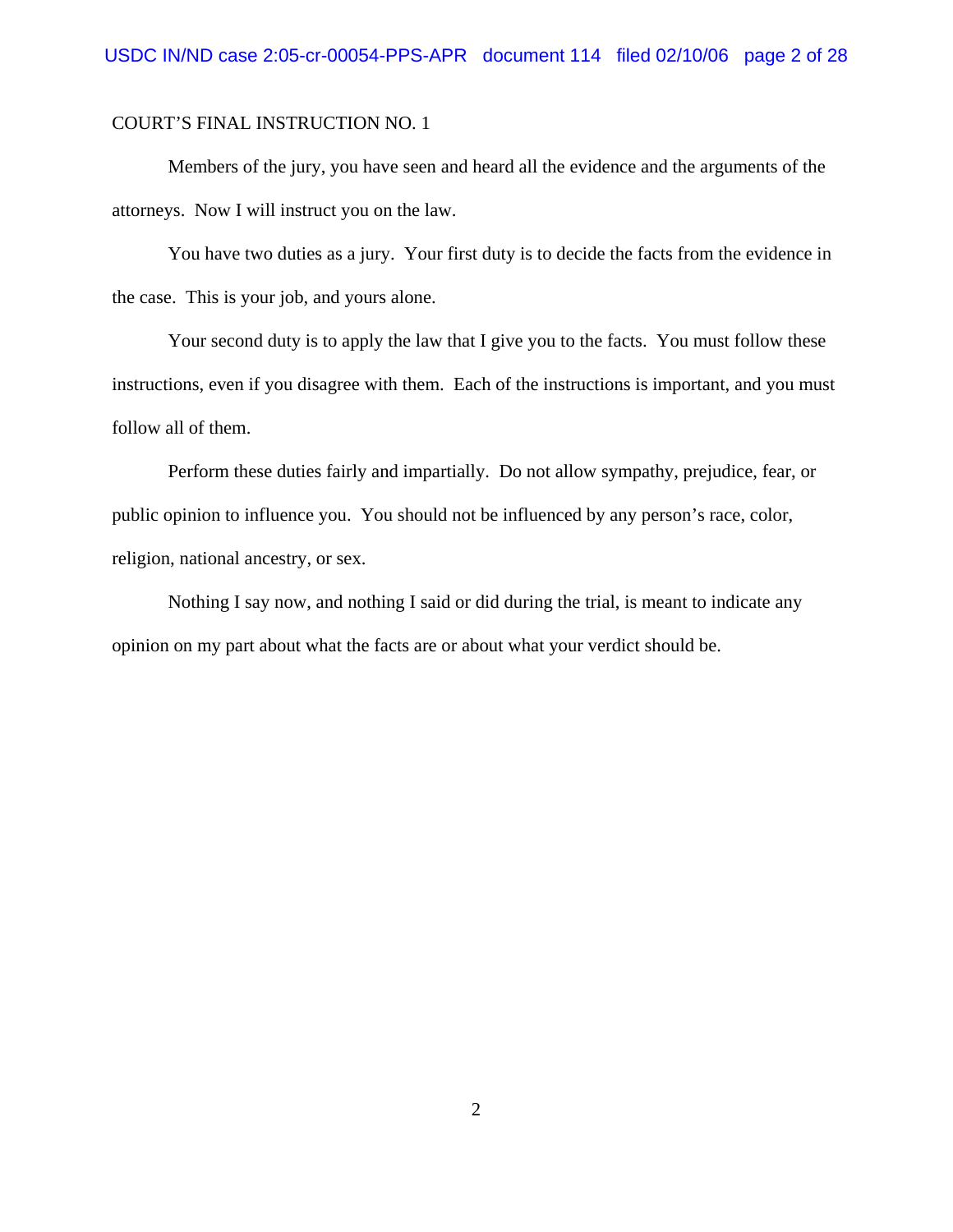The evidence consists of the testimony of the witnesses and the exhibits admitted in evidence.

I have taken judicial notice of three Indiana state statutes that were in full force and effect during the relevant period.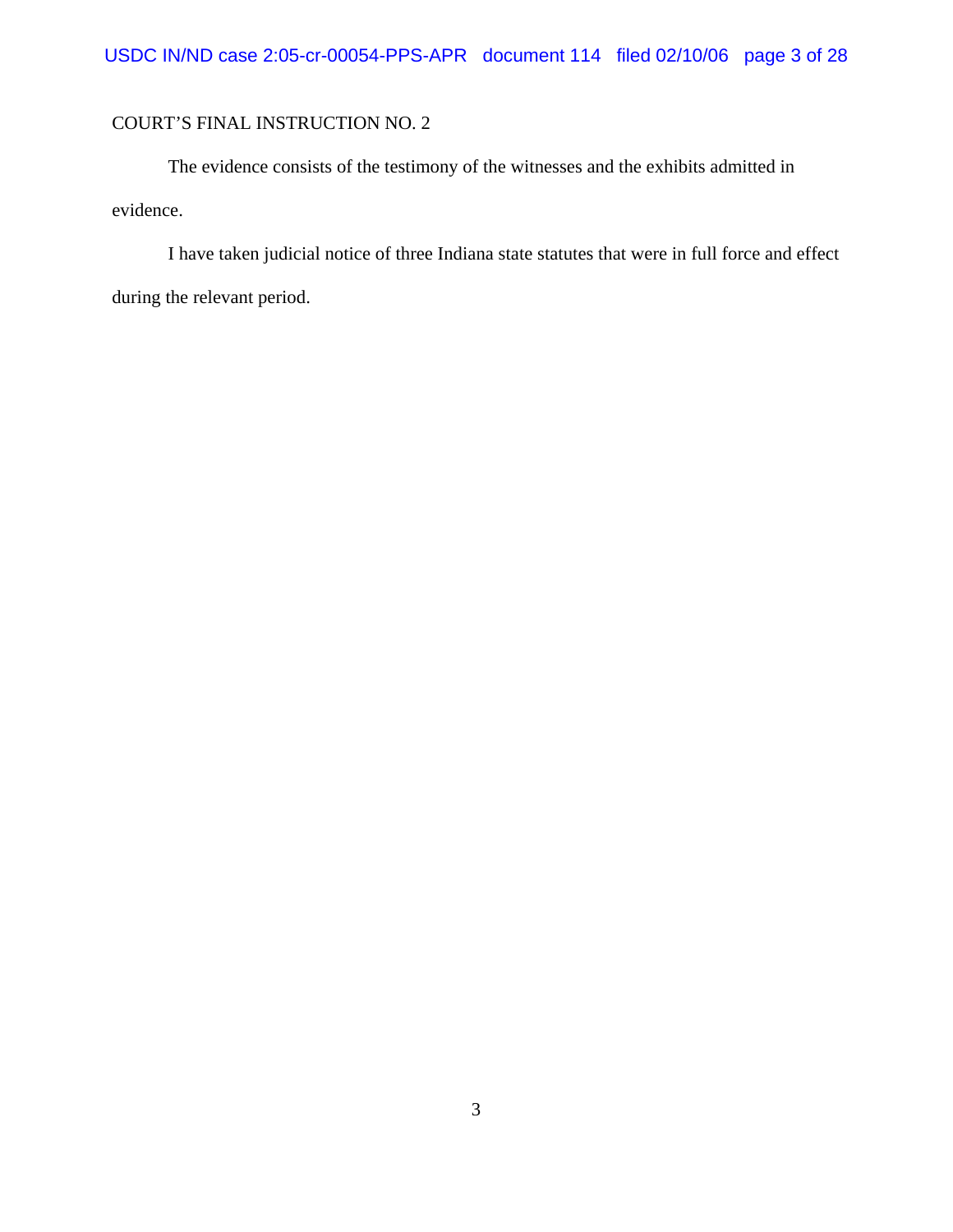You are to decide whether the testimony of each of the witnesses is truthful and accurate, in part, in whole, or not at all, as well as what weight, if any, you give to the testimony of each witness.

In evaluating the testimony of any witness, you may consider, among other things:

- the witness's age;

- the witness's intelligence;

- the ability and opportunity the witness had to see, hear, or know the things that the witness testified about;

- the witness's memory;

- any interest, bias, or prejudice the witness may have;

- the manner of the witness while testifying; and

- the reasonableness of the witness's testimony in light of all the evidence in the case.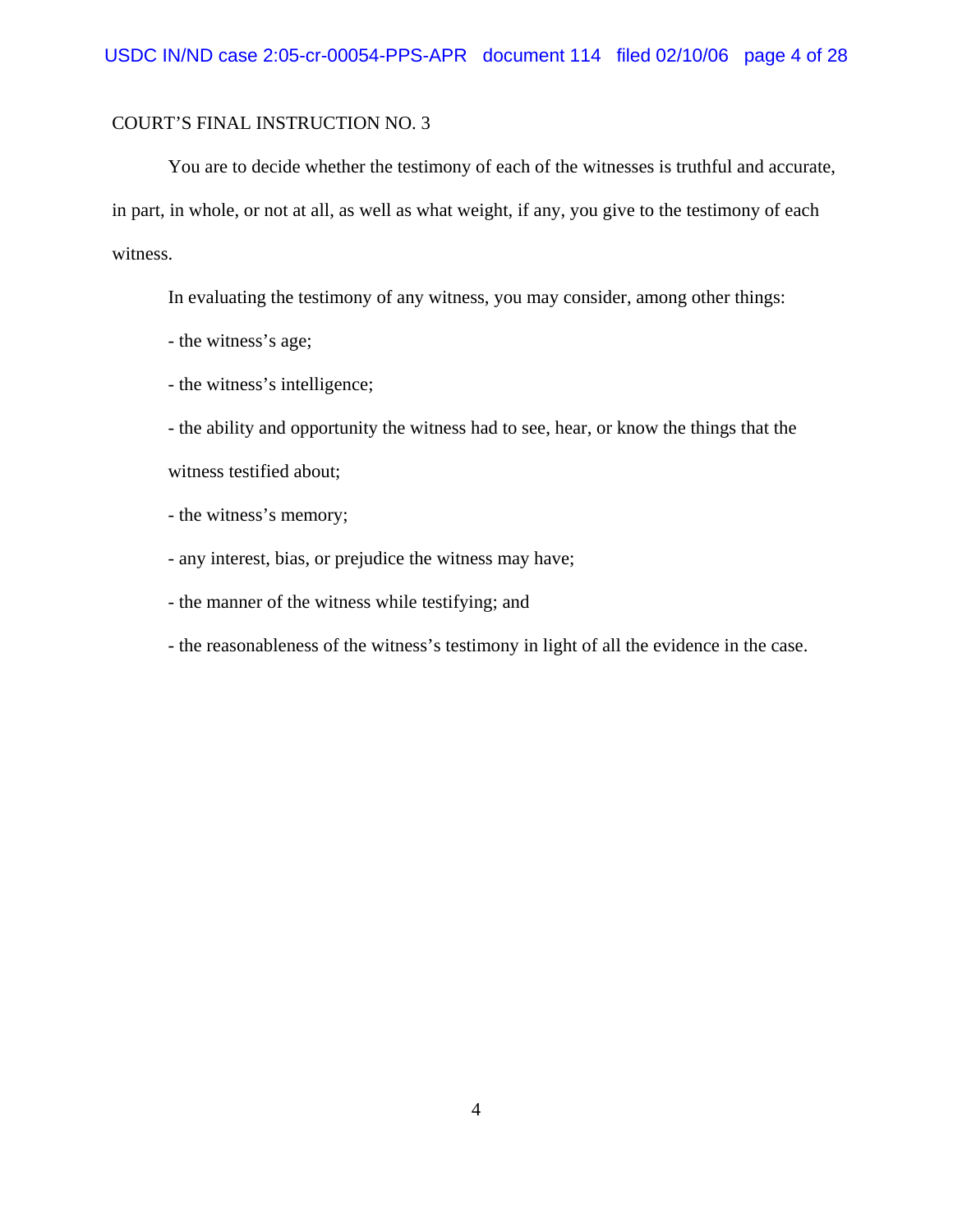You should use common sense in weighing the evidence and consider the evidence in light of your own observations in life.

In our lives, we often look at one fact and conclude from it that another fact exists. In law we call this "inference." A jury is allowed to make reasonable inferences. Any inferences you make must be reasonable and must be based on the evidence in the case.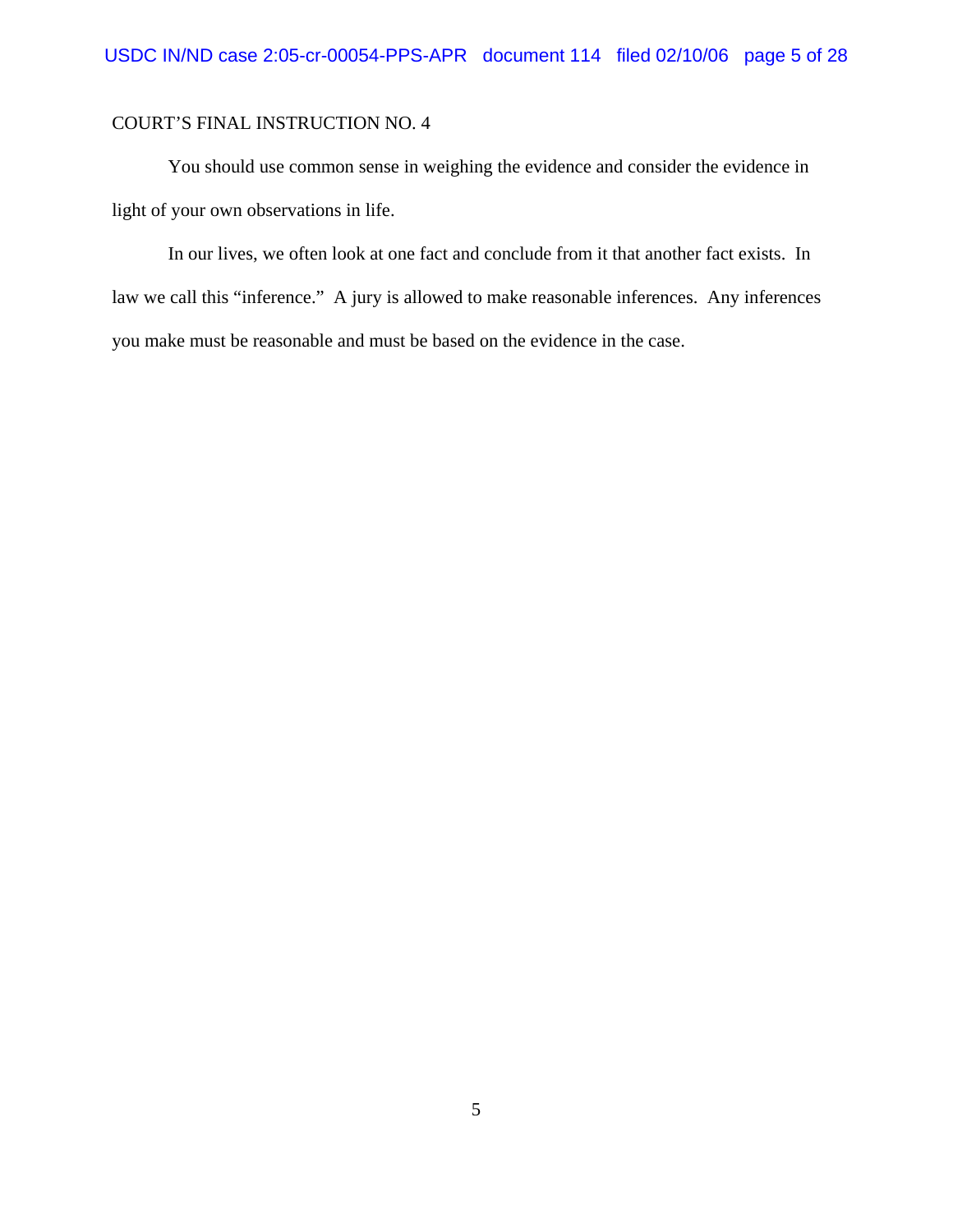Some of you have heard the phrases "circumstantial evidence" and "direct evidence." Direct evidence is the testimony of someone who claims to have personal knowledge of the commission of the crime which has been charged, such as an eyewitness. Circumstantial evidence is the proof of a series of facts which tend to show whether the defendant is guilty or not guilty. The law makes no distinction between the weight to be given either direct or circumstantial evidence. You should decide how much weight to give to any evidence. All the evidence in the case, including the circumstantial evidence, should be considered by you in reaching your verdict.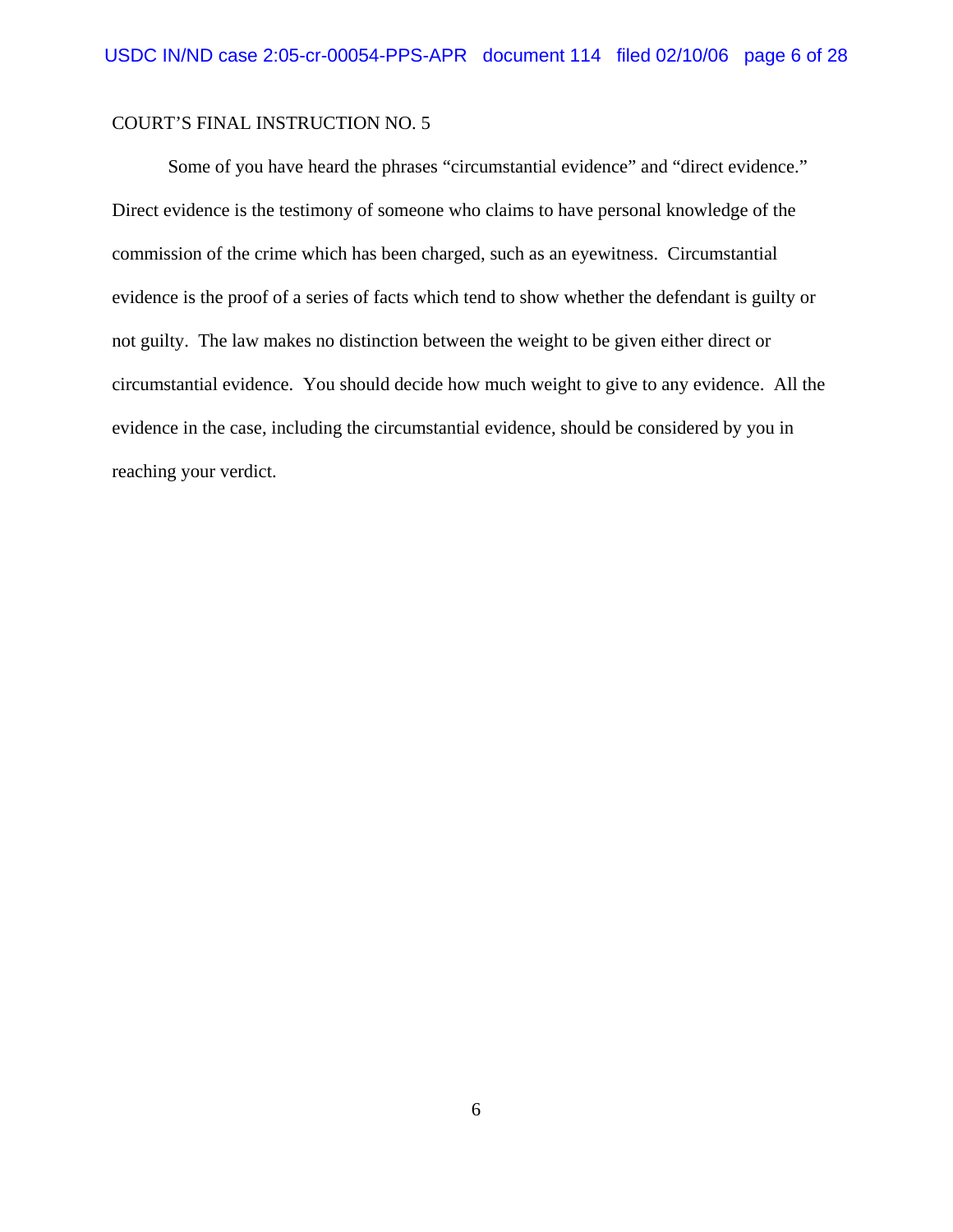Certain things are not evidence. I will list them for you:

First, testimony that I struck from the record, or that I told you to disregard,

is not evidence and must not be considered.

Second, anything that you may have seen or heard outside the courtroom is not evidence and must be entirely disregarded. This includes any press, radio, or television reports you may have seen or heard. Such reports are not evidence and your verdict must not be influenced in any way by such publicity.

Third, questions and objections by the lawyers are not evidence. Attorneys have a duty

to

object when they believe a question is improper. You should not be influenced by any objection or by my ruling on it.

Fourth, the lawyers' statements to you are not evidence. The purpose of these statements is to discuss the issues and the evidence. If the evidence as you remember it differs from what the lawyers said, your memory is what counts.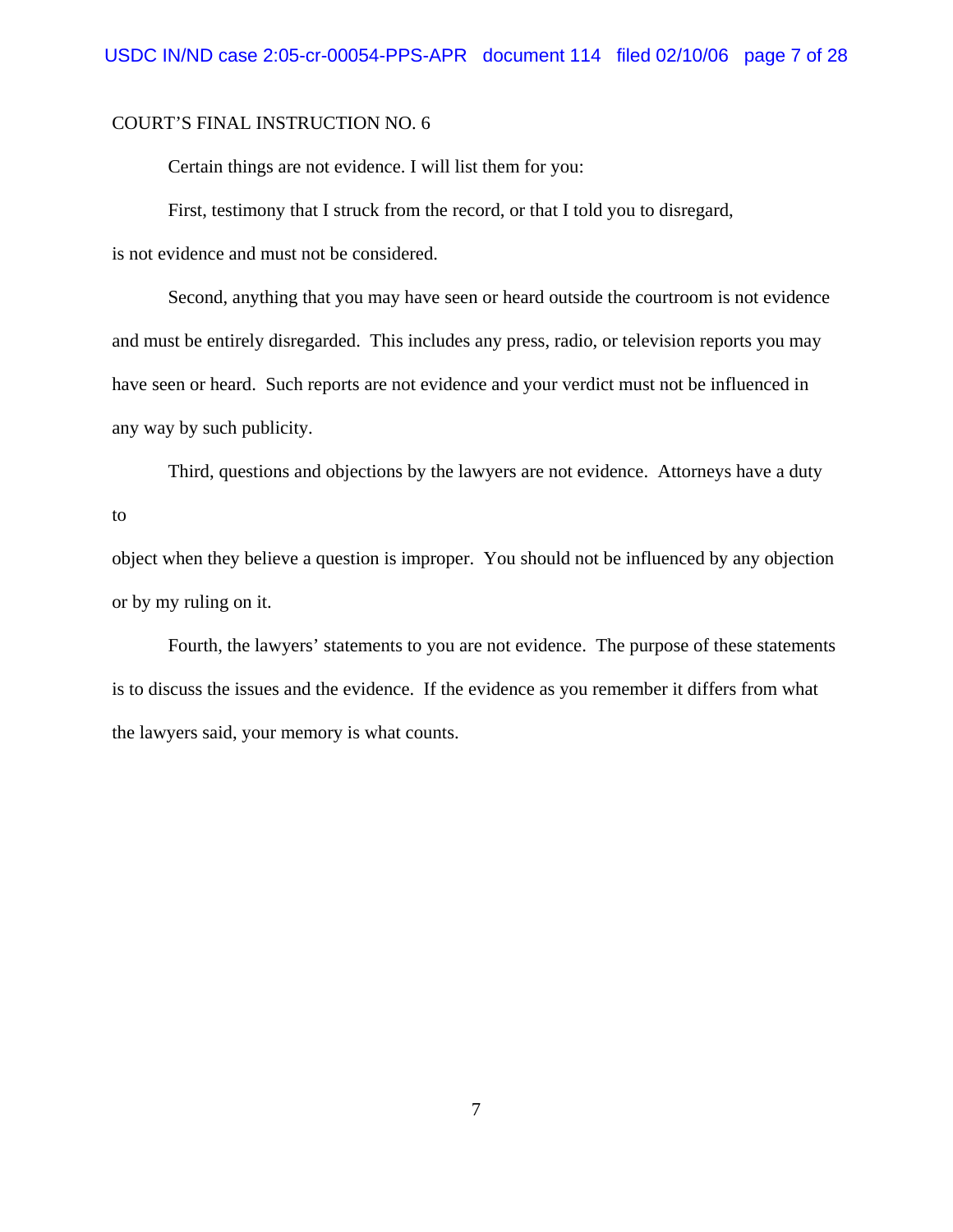It is proper for an attorney to interview any witness in preparation for trial.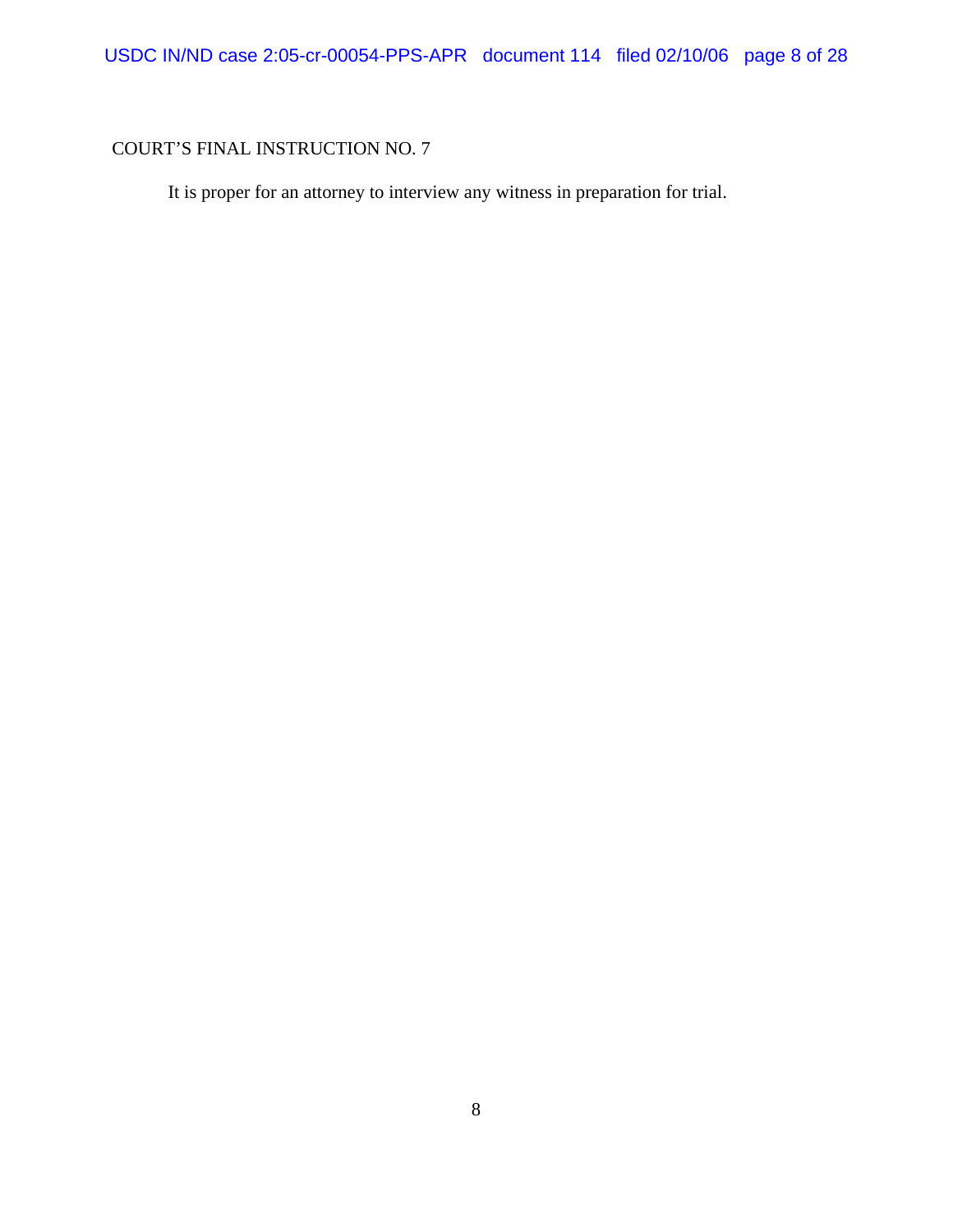The superseding indictment in this case is the formal method of accusing the defendant of an offense and placing the defendant on trial. It is not evidence against the defendant and does not create any inference of guilt.

The defendant is charged with two counts of Coercion and Enticement of a Minor Through the Use of a Facility of Interstate Commerce. The defendant has pleaded not guilty to the charges.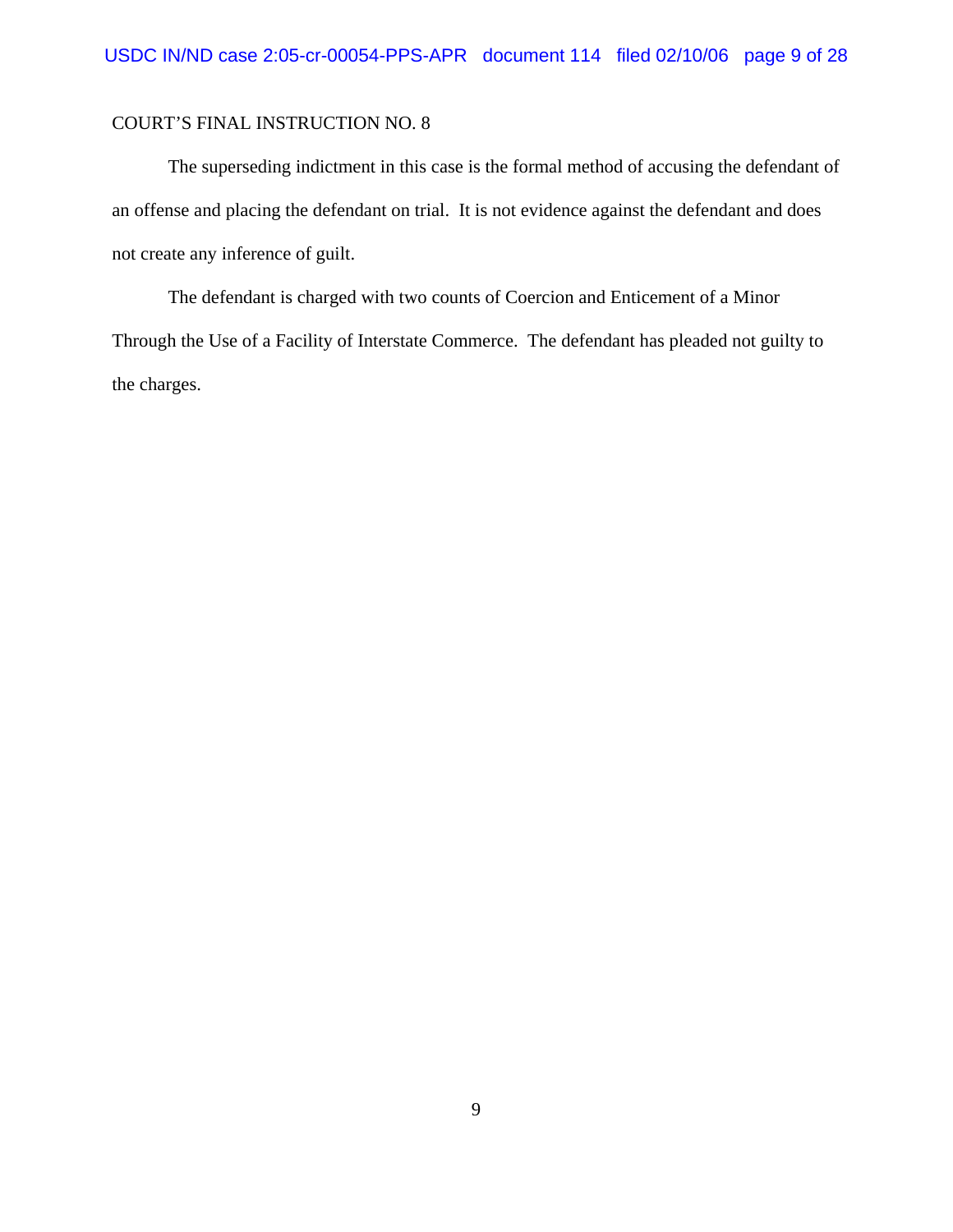The defendant is presumed to be innocent of the charges. This presumption continues during every stage of the trial and your deliberations on the verdict. It is not overcome unless from all the evidence in the case you are convinced beyond a reasonable doubt that the defendant is guilty as charged. The government has the burden of proving the guilt of the defendant beyond a reasonable doubt. This burden of proof stays with the government throughout the case. The defendant is never required to prove his innocence or to produce any evidence at all.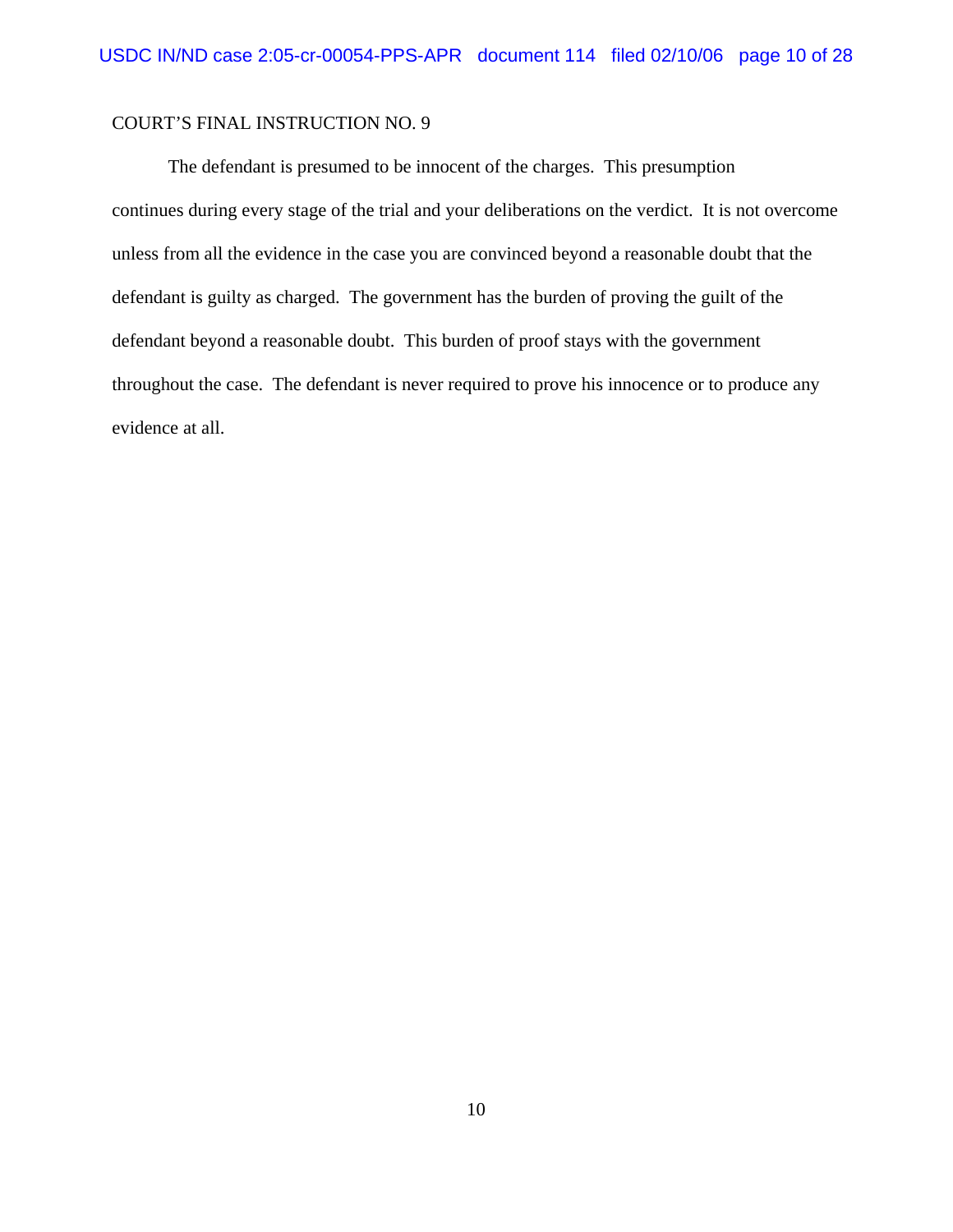The defendant has an absolute right not to testify. The fact that the defendant did not testify should not be considered by you in any way in arriving at your verdict.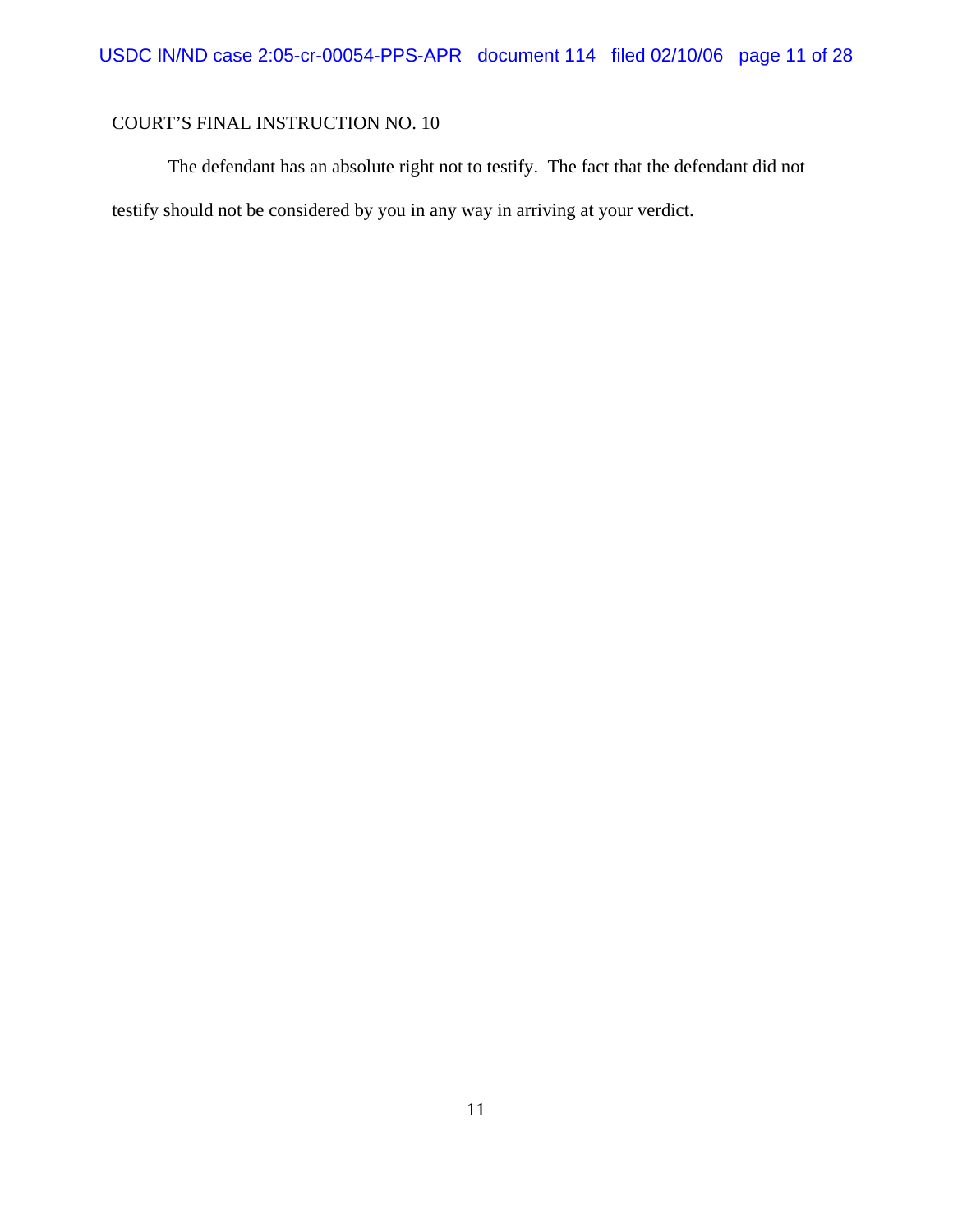You have received evidence of a statement said to be made by the defendant to various individuals. You must decide whether the defendant did in fact make the statement. If you find that the defendant did make the statement, then you must decide what weight, if any, you feel the statement deserves. In making this decision, you should consider all matters in evidence having to do with the statement, including those concerning the defendant himself and the circumstances under which the statement was made.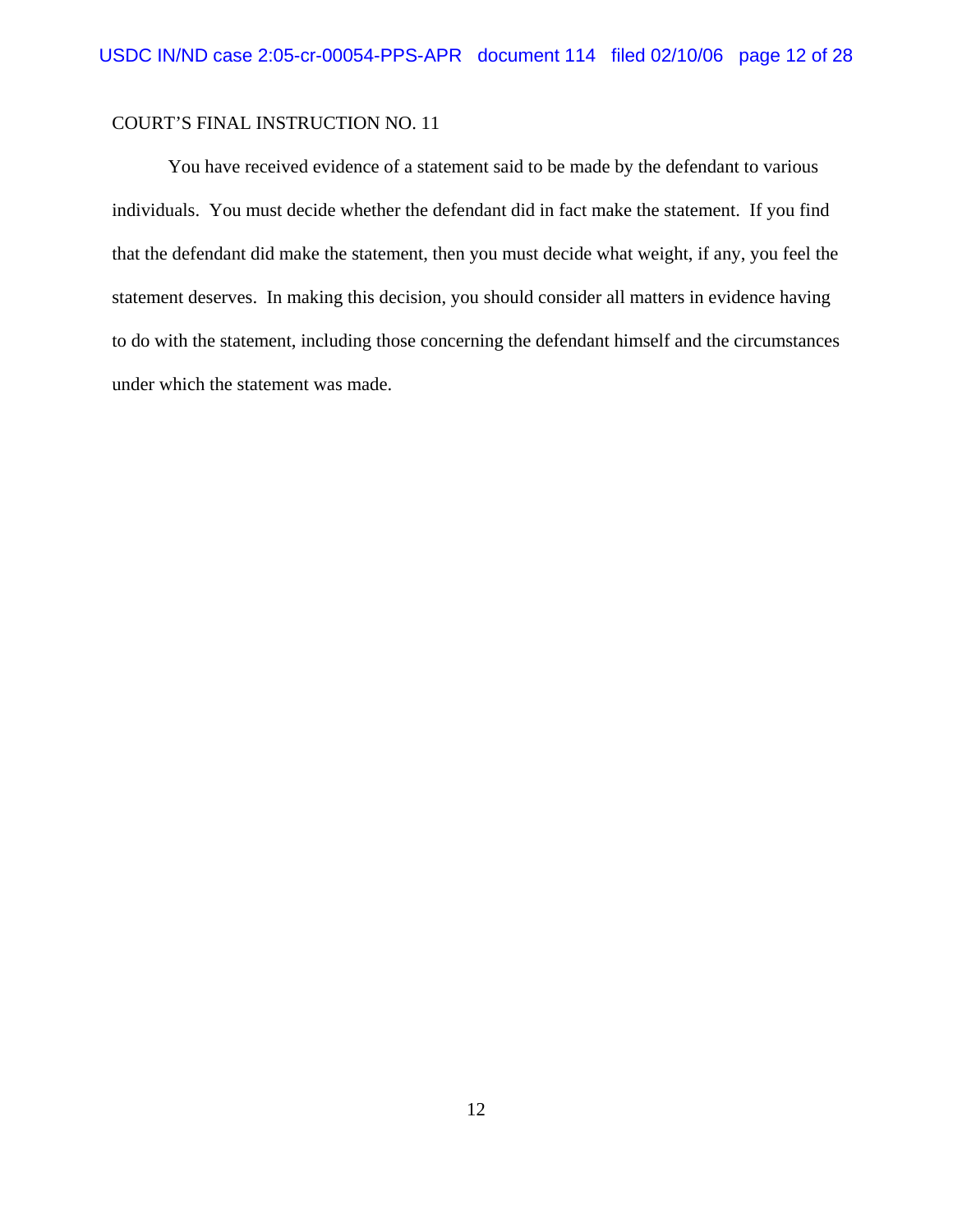You have heard evidence of acts of the defendant other than those charged in the superseding indictment. You may consider this evidence only on the question of the defendant's knowledge, intent, method of operation, and absence of mistake. You should consider this evidence only for this limited purpose.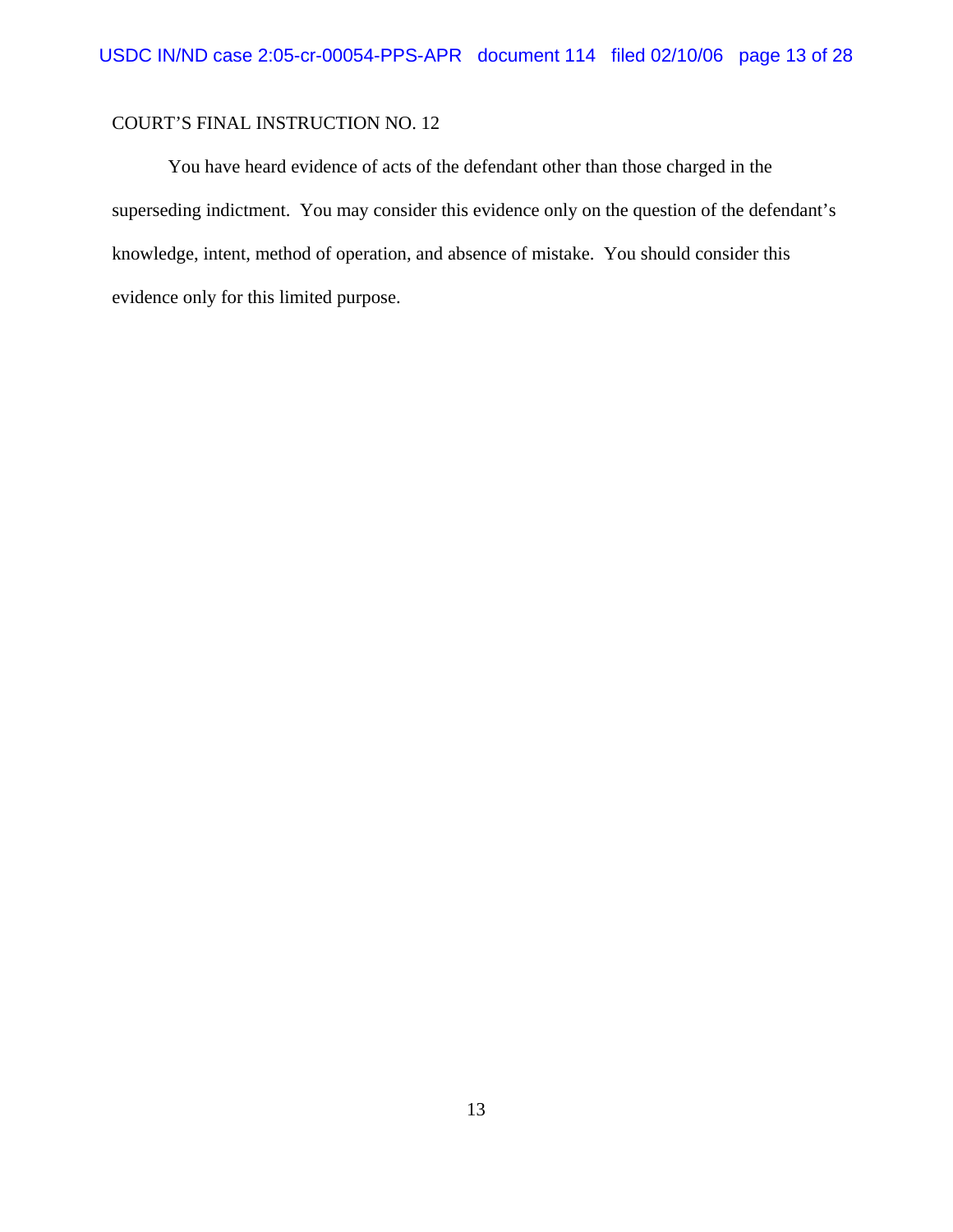You have heard evidence regarding why the computer was unavailable for further examination. You may consider this evidence only for the purpose of understanding why the government did not examine the computer. You should consider this evidence only for this limited purpose. You may not consider it for any other purpose.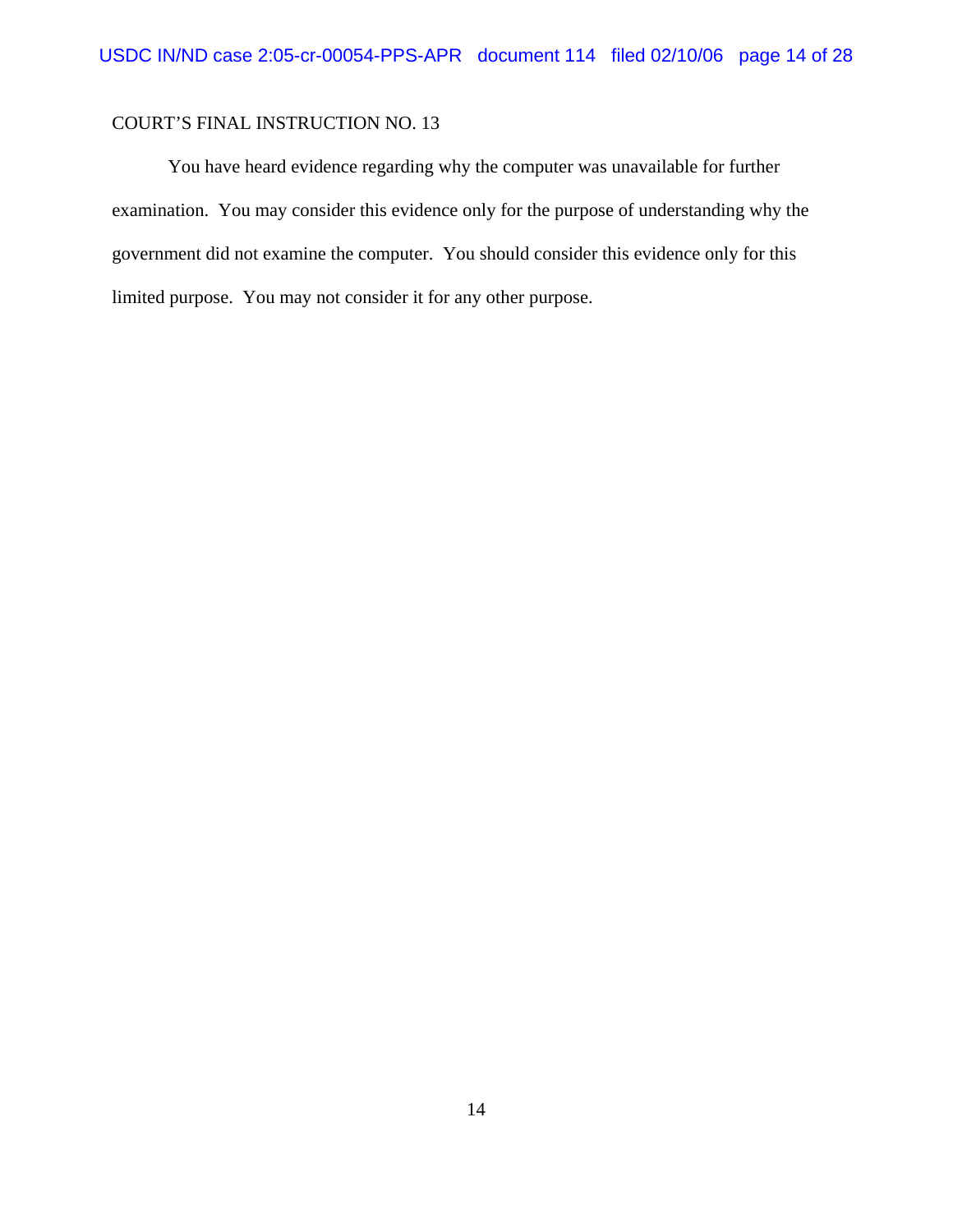You have heard recorded conversations. These recorded conversations are proper evidence and you may consider them, just as any other evidence.

When the recordings were played during the trial, you were furnished transcripts of the recorded conversations.

The recordings are the evidence, and the transcripts were provided to you as a guide to help you follow as you listen to the recordings. It is up to you to decide whether the transcripts correctly reflect what was said and who said it. If you noticed any difference between what you heard on the recordings and what you read in the transcripts, you must rely on what you heard, not what you read. And if after careful listening, you could not hear or understand certain parts of the recordings, you must ignore the transcripts as far as those parts are concerned.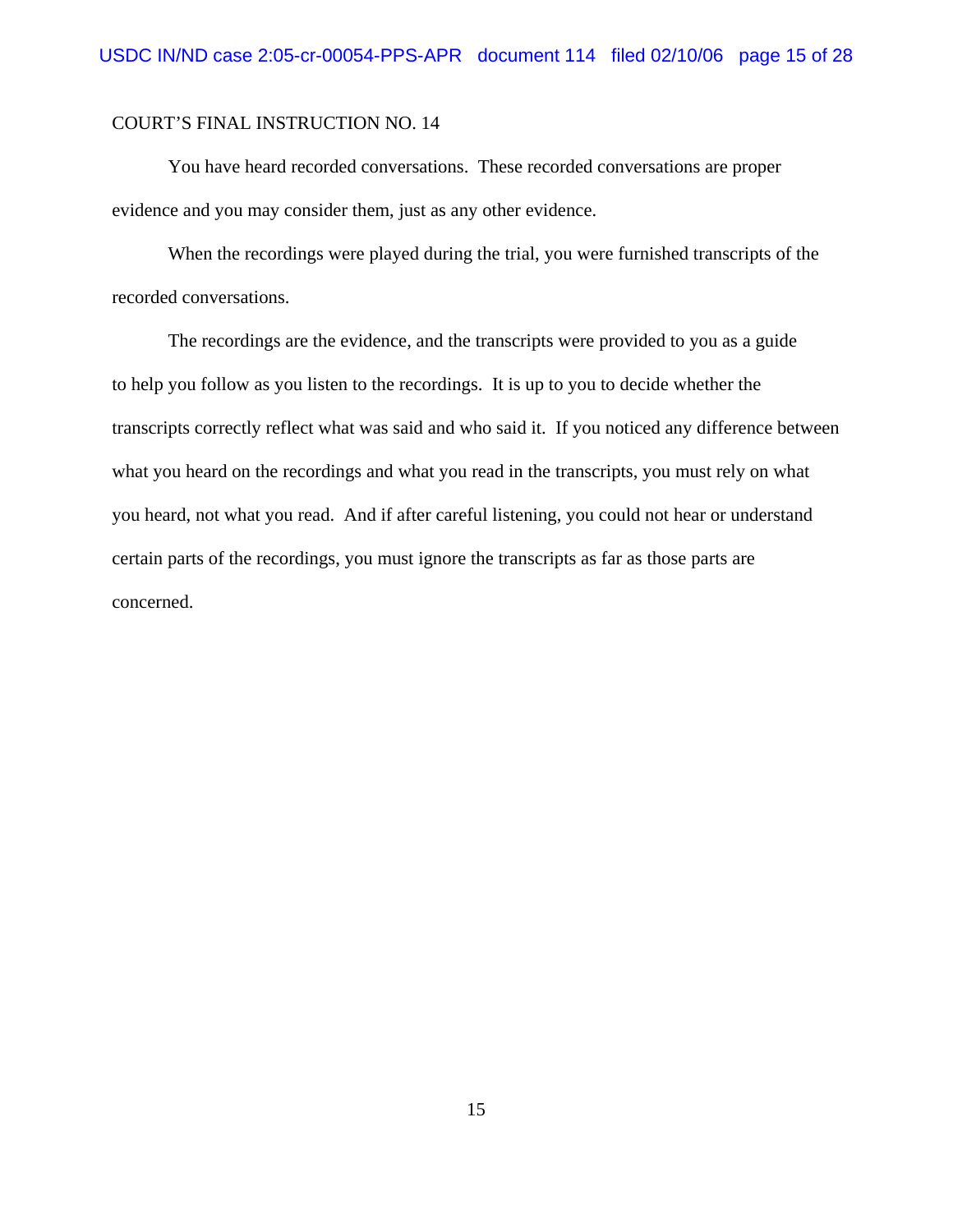The defendant is charged in Counts One and Two of the superseding indictment with violations of Title 18, United States Code, Section 2422(b), which states:

"Whoever, using any facility or means of interstate or foreign commerce, knowingly attempts to persuade, induce, entice, or coerce any individual who has not attained the age of 18 years, to engage in any sexual activity for which any person can be charged with a criminal offense, violates this section."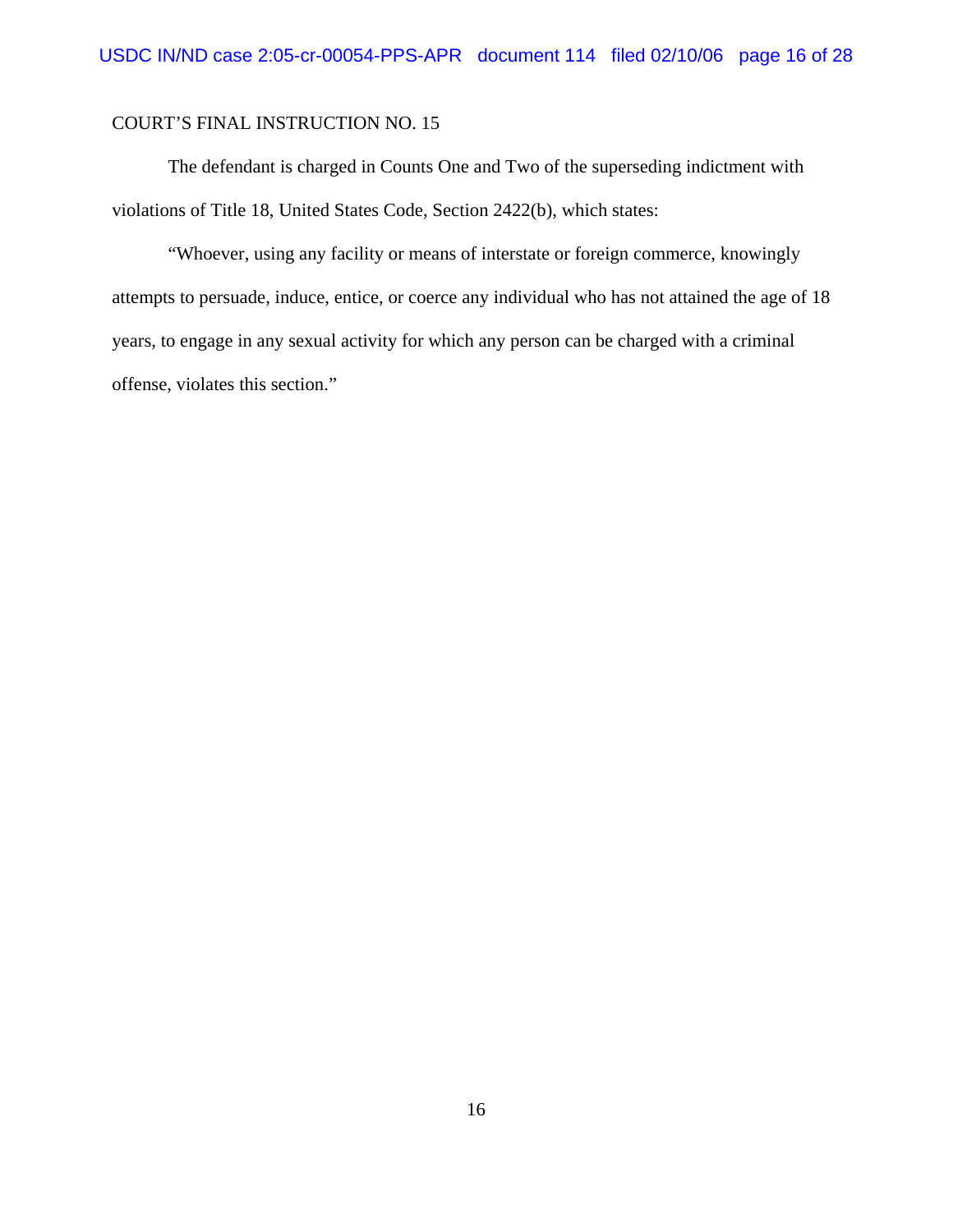To sustain the charges in Counts One and Two of the superseding indictment, the government must prove the following propositions:

First: The defendant used a facility of interstate commerce;

Second: In an attempt;

Third: To knowingly persuade, induce, entice, or coerce a person under 18 years of age;

Fourth: To engage in any sexual activity for which any person can be charged with a criminal offense.

If you find from your consideration of all of the evidence that any of these propositions has not been proved beyond a reasonable doubt, then you should find the defendant not guilty of that charge.

If, on the other hand, you find from your consideration of all of the evidence that each of these propositions has been proved beyond a reasonable doubt, then you should find the defendant guilty of that charge.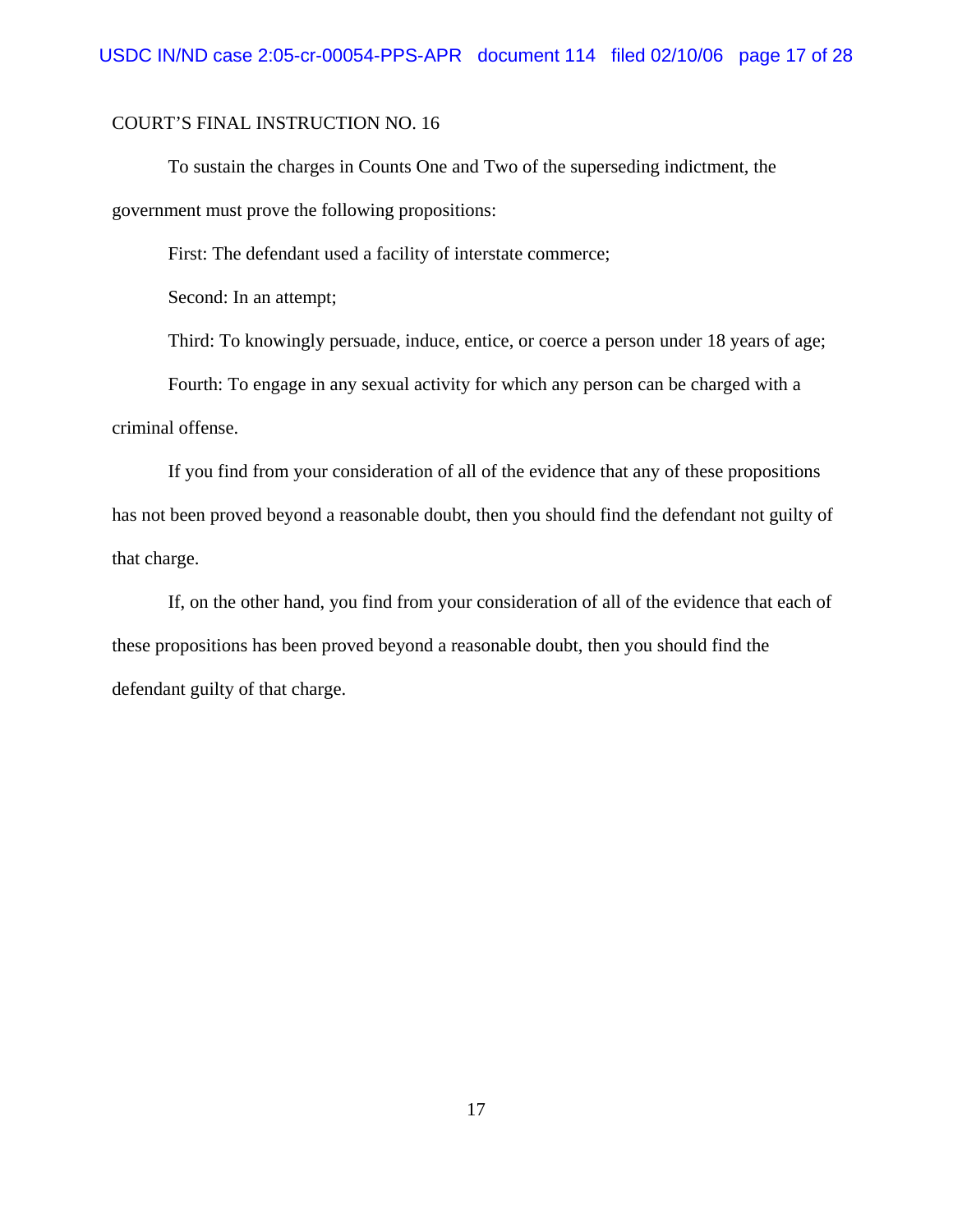As used in Title 18, United States Code, § 2422(b), the phrase "to engage in any sexual activity for which any person can be charged with a criminal offense," means that the act or conduct attempted by the defendant must have been in violation of some state or federal law. In this case, the government has alleged that the defendant's conduct was a criminal offense under the laws of the State of Indiana.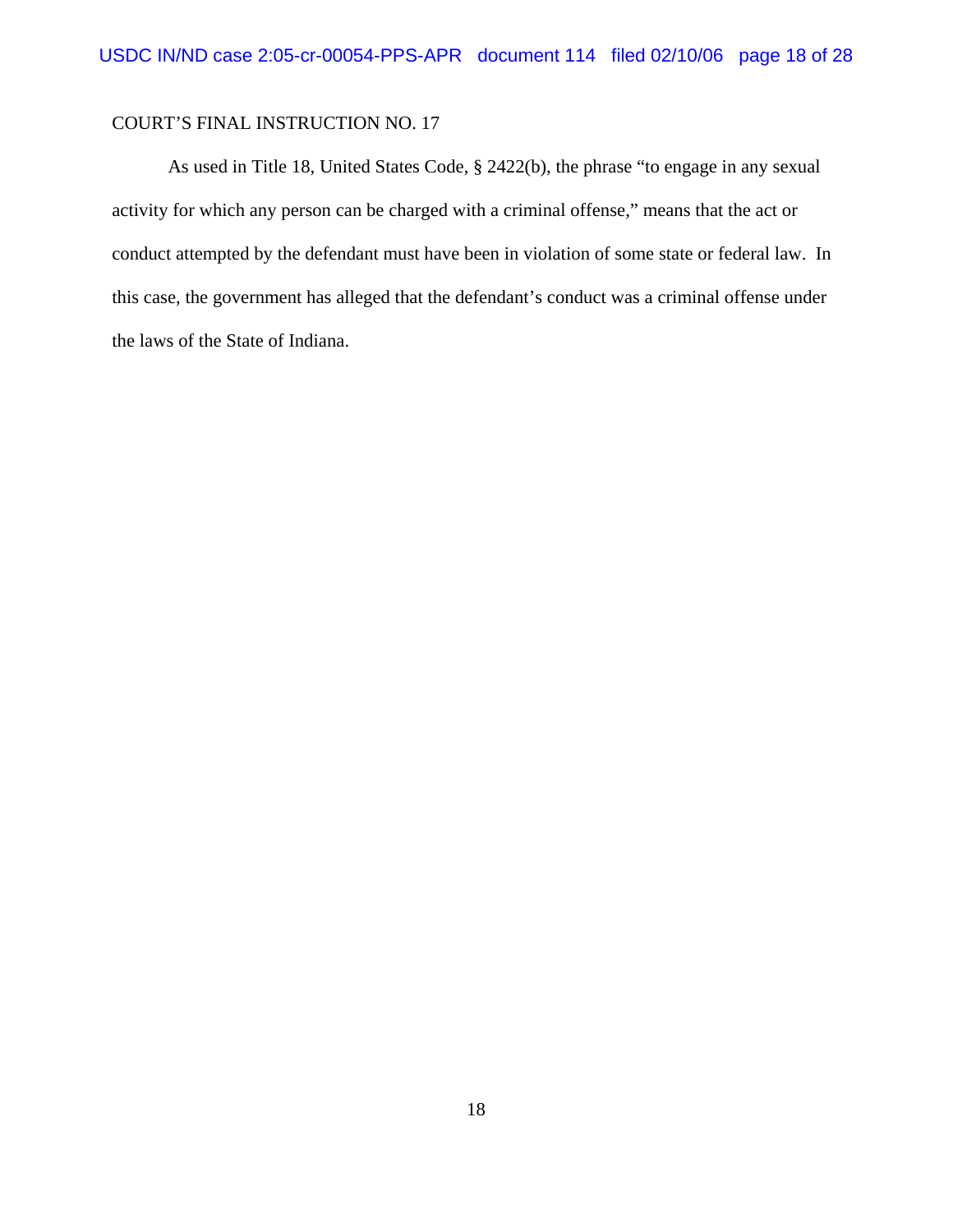Indiana Criminal Code IC 35-42-4-6, entitled "Child Solicitation," was in full force and effect during the relevant time period.

This statute states as follows:

(a) As used in this section, "solicit" means to command, authorize, urge, incite, request, or advise an individual:

(1) in person;

(2) by telephone;

(3) in writing;

(4) by using a computer network;

(5) by advertisement of any kind; or

(6) by any other means;

to perform an act described in subsection (b).

(b) A person eighteen (18) years of age or older who knowingly or intentionally solicits a child under fourteen (14) years of age, or an individual the person believes to be a child under fourteen (14) years of age, to engage in:

(1) sexual intercourse;

(2) deviate sexual conduct; or

(3) any fondling or touching intended to arouse or satisfy the sexual desires of either the child or the older person;

commits child solicitation.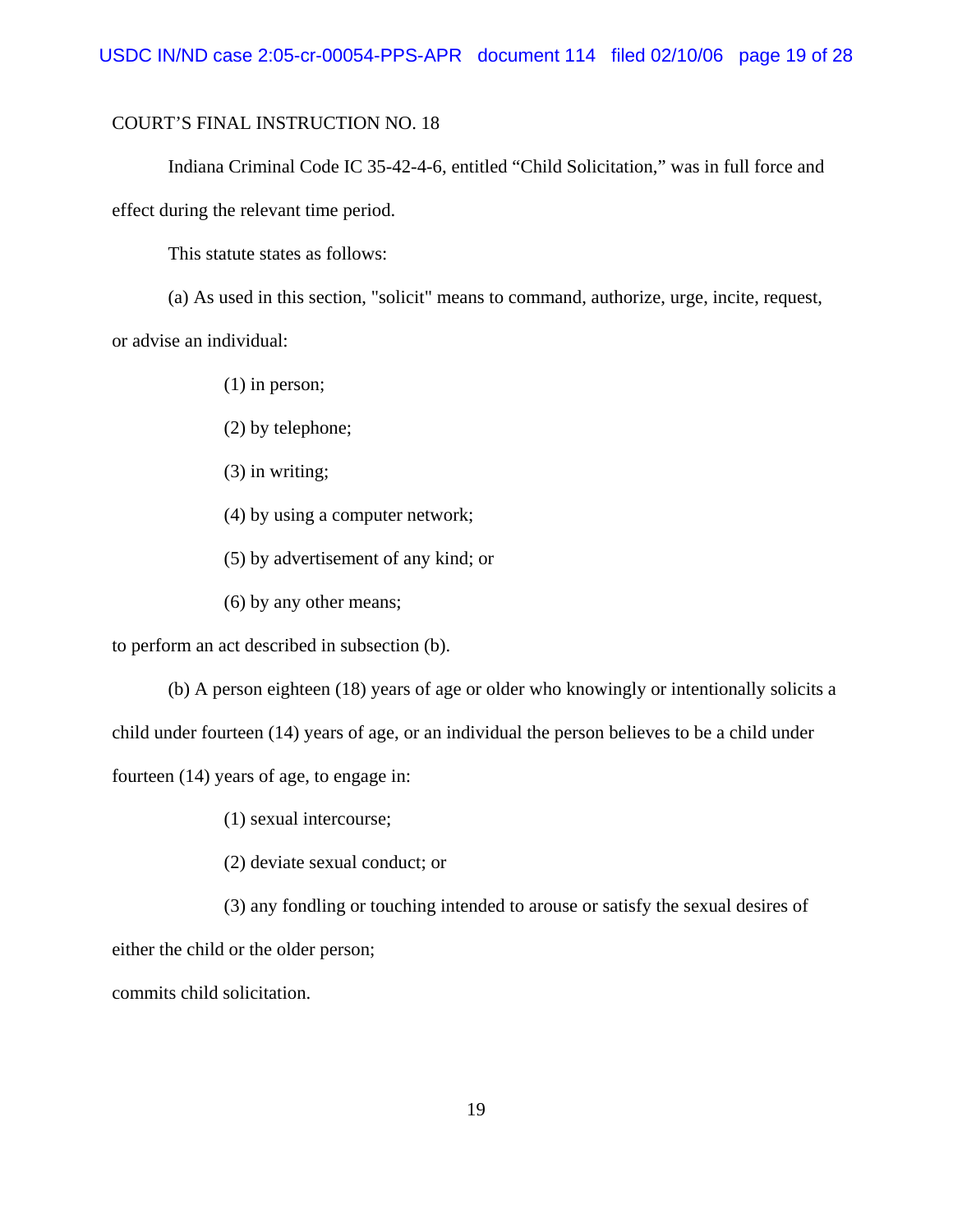Indiana Criminal Code IC 35-42-4-5, entitled "Vicarious Sexual Gratification," was in full force and effect during the relevant time period.

This statute states as follows:

(a) A person eighteen (18) years of age or older who knowingly or intentionally directs, aids, induces, or causes a child under the age of sixteen (16) to touch or fondle himself with intent to arouse or satisfy the sexual desires of a child or the older person commits vicarious sexual gratification.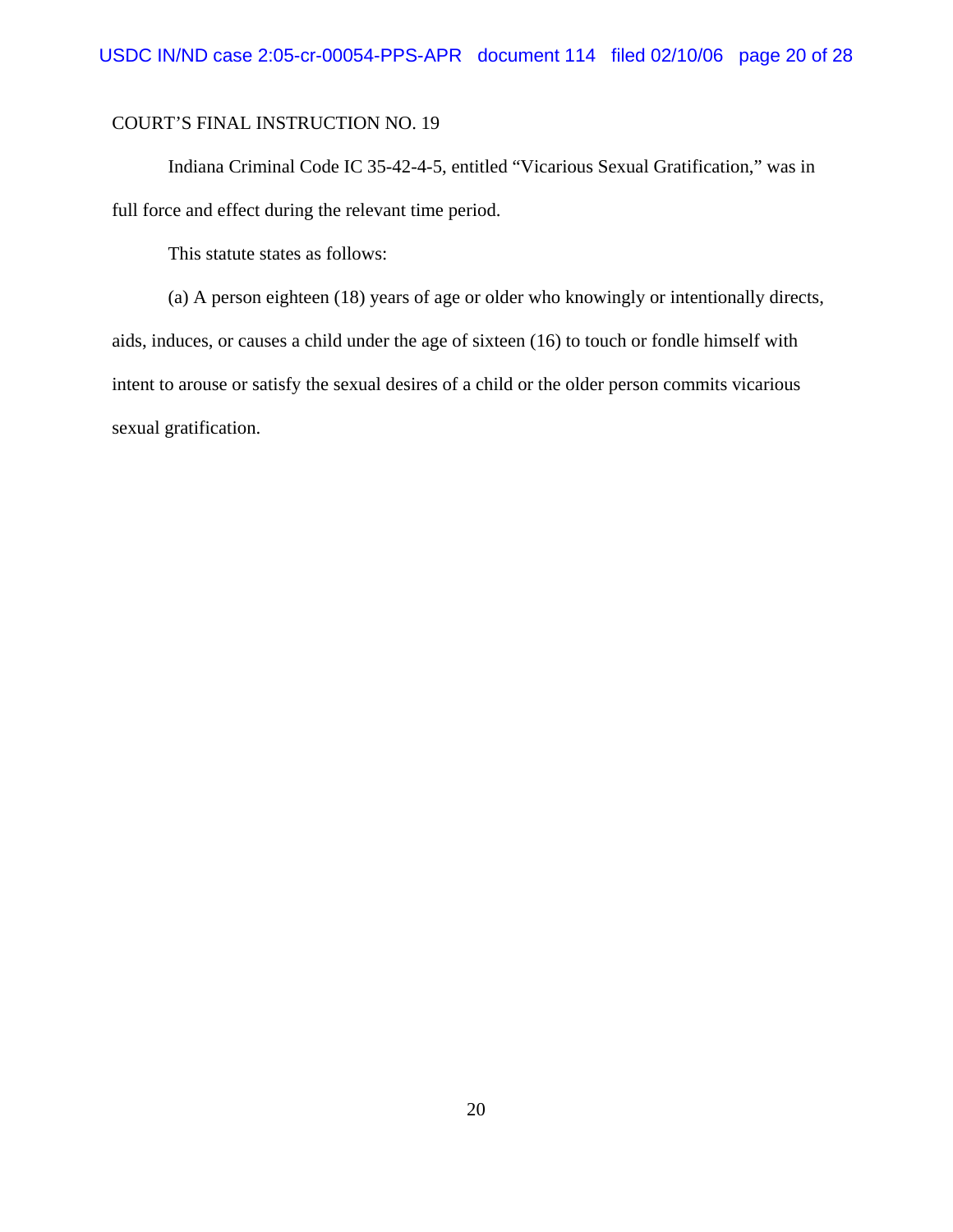Indiana Criminal Code IC 35-41-5-1 was in full force and effect during the relevant time period. This statute states as follows:

(a) A person attempts to commit a crime when, acting with the culpability required for commission of the crime, he engages in conduct that constitutes a substantial step toward commission of the crime.

(b) It is no defense that, because of a misapprehension of the circumstances, it would have been impossible for the accused person to commit the crime attempted.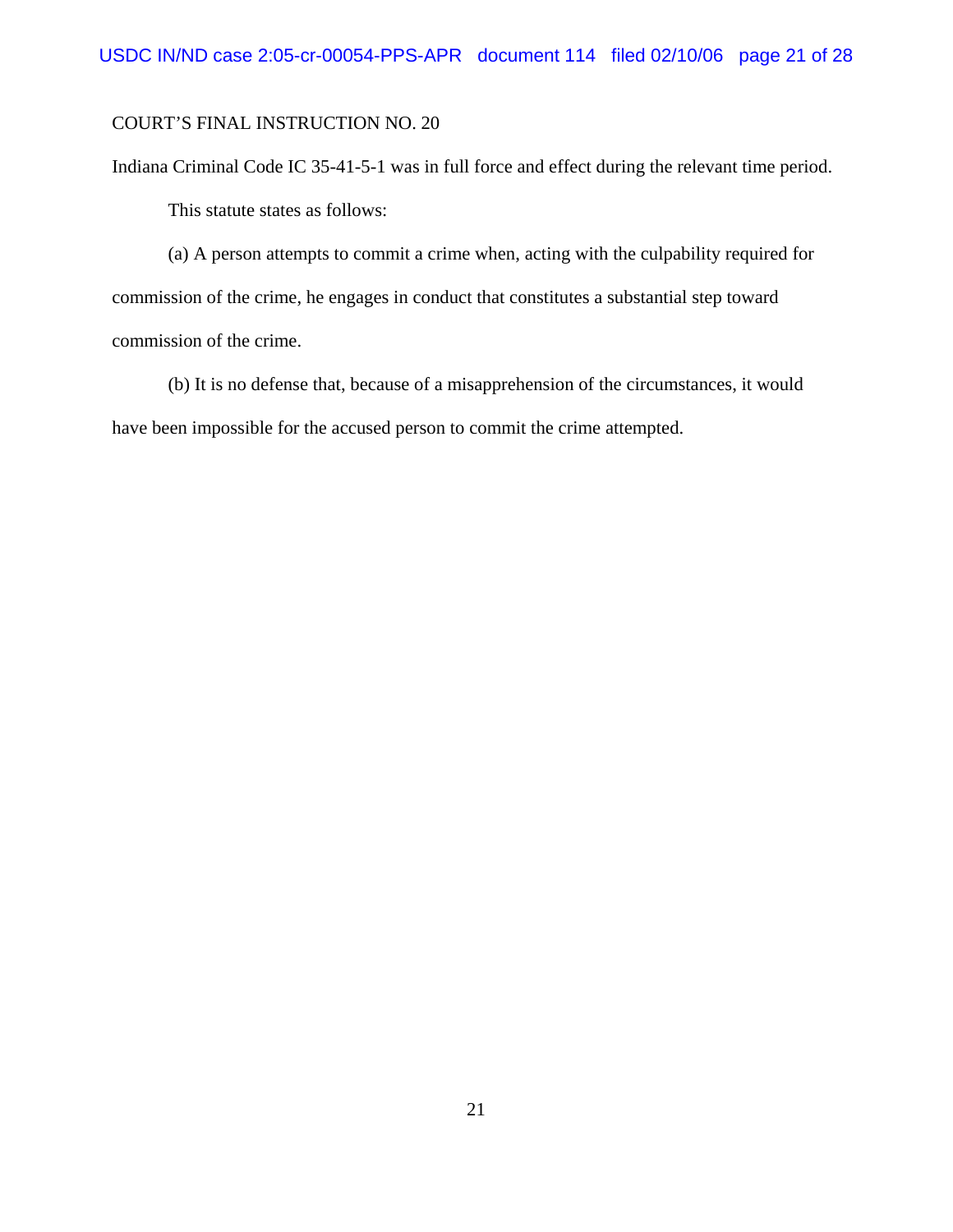It is not a defense that the person whom the defendant communicated with in either

Count One or Count Two was not in fact an actual minor, but rather an adult posing as a minor.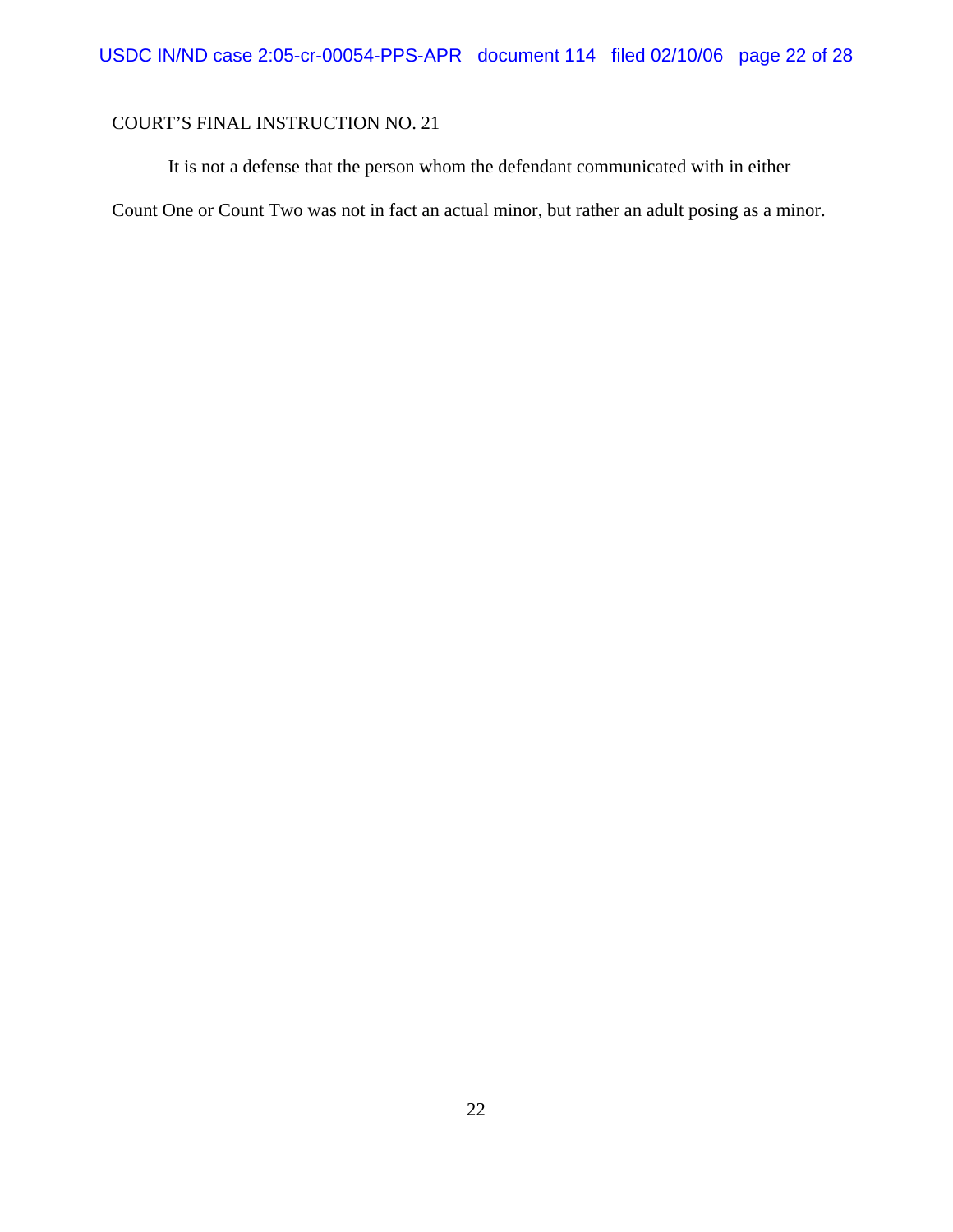Under Title 18, United States Code, §2422(b), it is not necessary for the government to prove that the defendant traveled to meet an actual minor or an adult posing as a minor.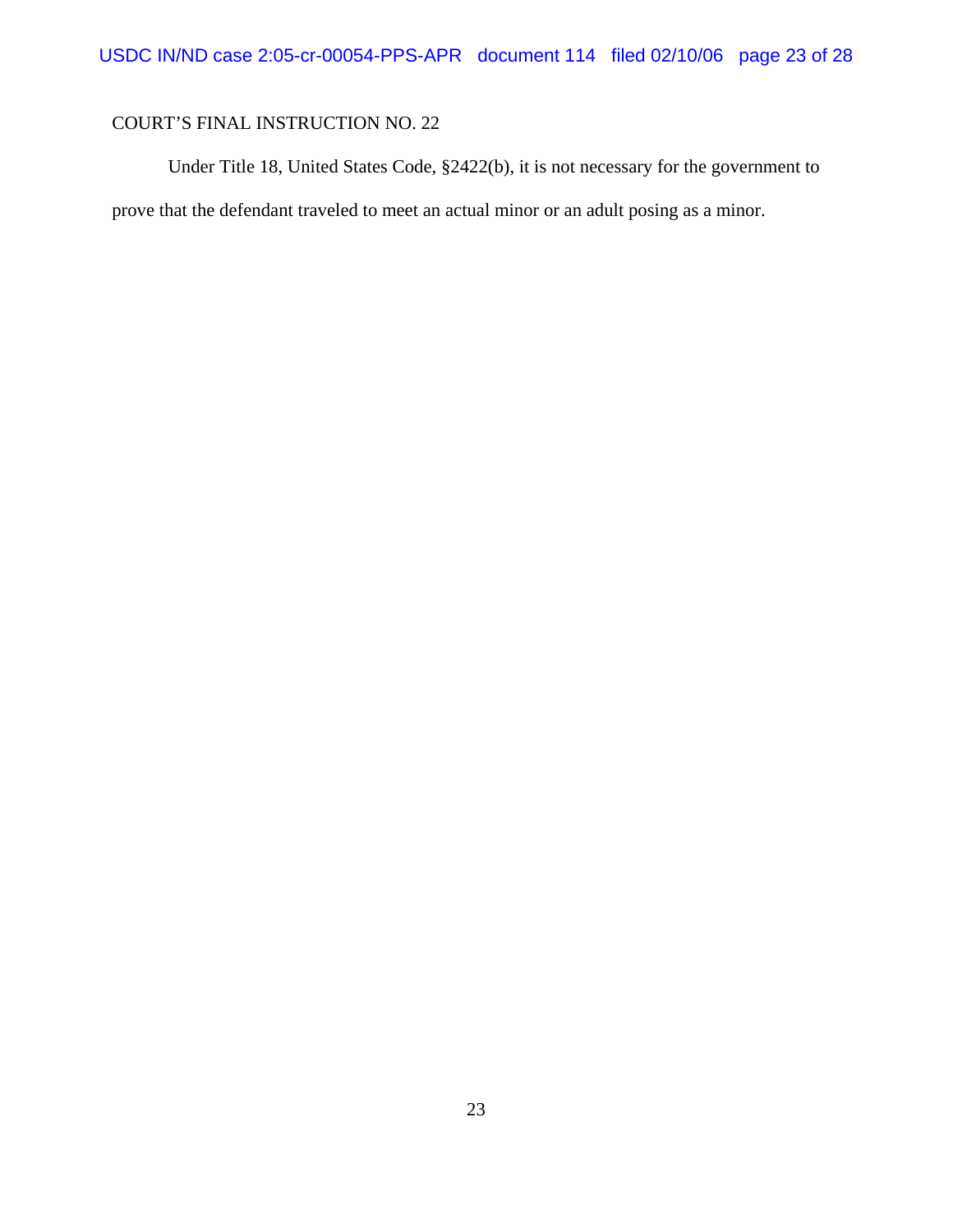The superseding indictment charges that the offense was committed "on or about" certain dates. The government must prove that the offense happened reasonably close to that date but is not required to prove that the alleged offense happened on an exact date.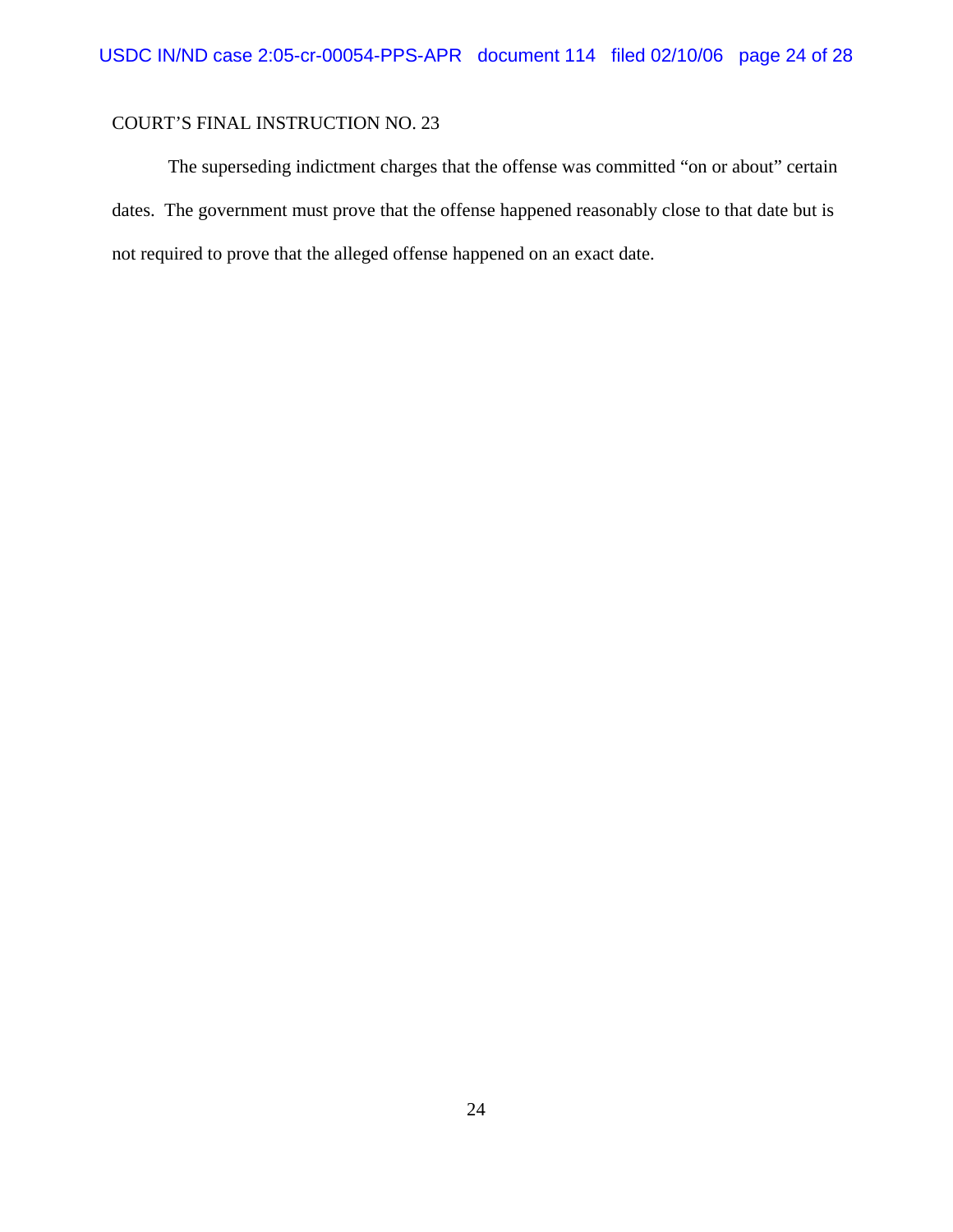When the word "knowingly" is used in these instructions, it means that the defendant realized what he was doing and was aware of the nature of his conduct, and did not act through ignorance, mistake or accident.

Knowledge may be proved by the defendant's conduct, and by all the facts and circumstances surrounding the case.

You may infer knowledge from a combination of suspicion and indifference to the truth. If you find that a person had a strong suspicion that things were not what they seemed or that someone had withheld some important facts, yet shut his eyes for fear of what he would learn, you may conclude that he acted knowingly, as I have used that word. You may not conclude that the defendant had knowledge if he was merely negligent in not discovering the truth.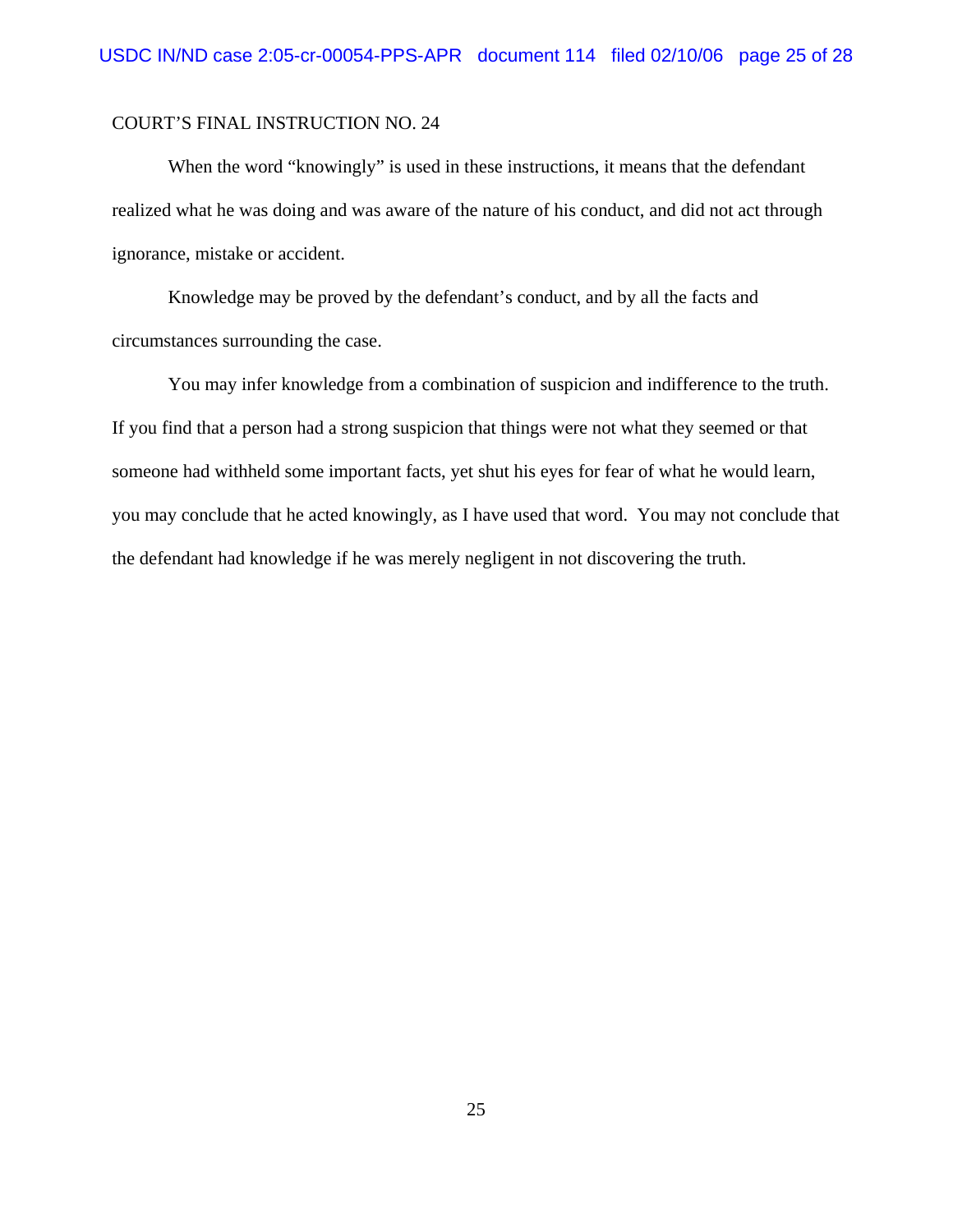Upon retiring to the jury room, select one of your number as your foreperson. The foreperson will preside over your deliberations and will be your representative here in court.

Forms of verdict have been prepared for you.

Take these forms to the jury room, and when you have reached unanimous agreement on the verdict, your foreperson will fill in and date the appropriate form, and each of you will sign it.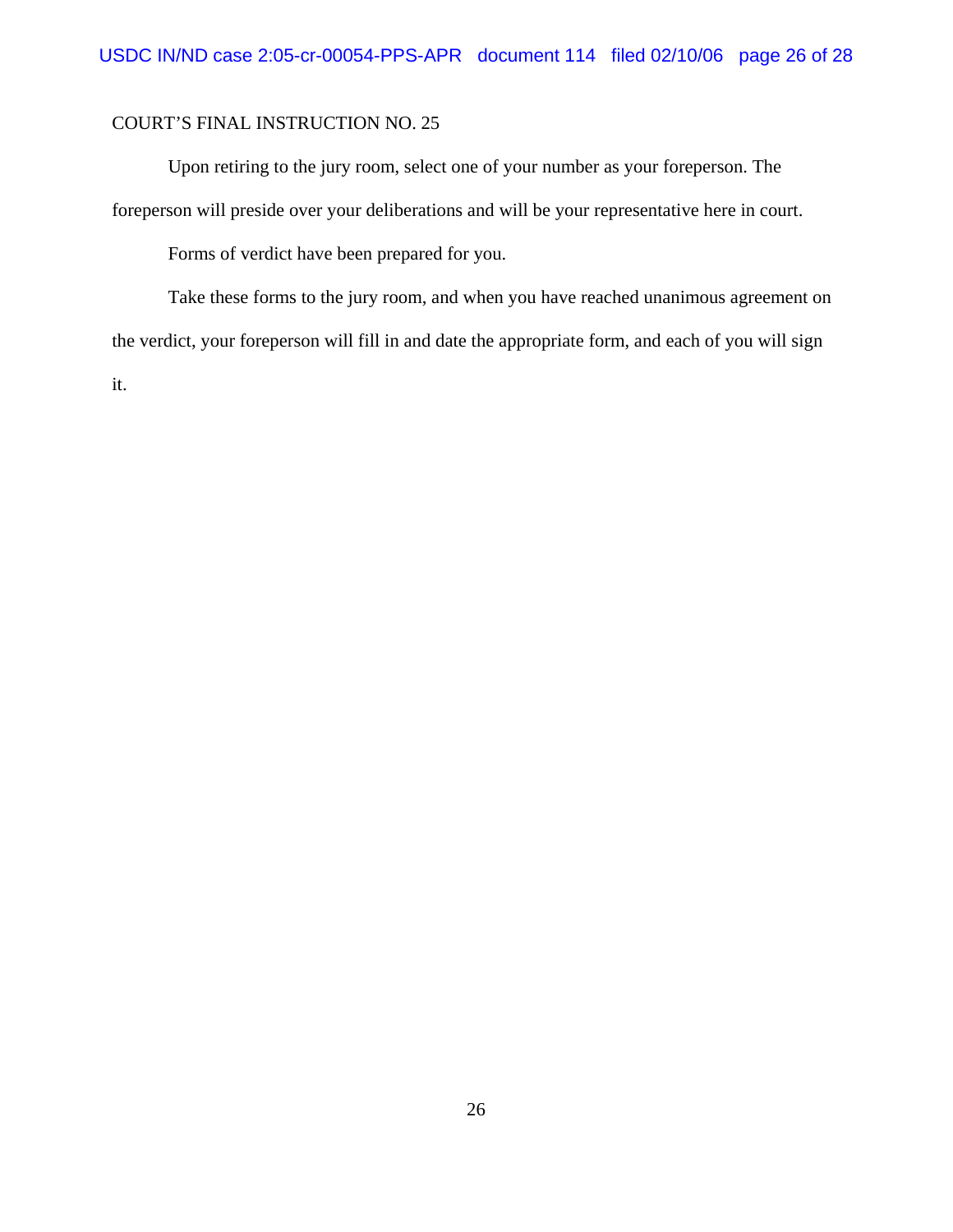I do not anticipate that you will need to communicate with me. If you do, however, the only proper way is in writing, signed by the foreperson, or if he or she is unwilling to do so, by some other juror, and given to the marshal.